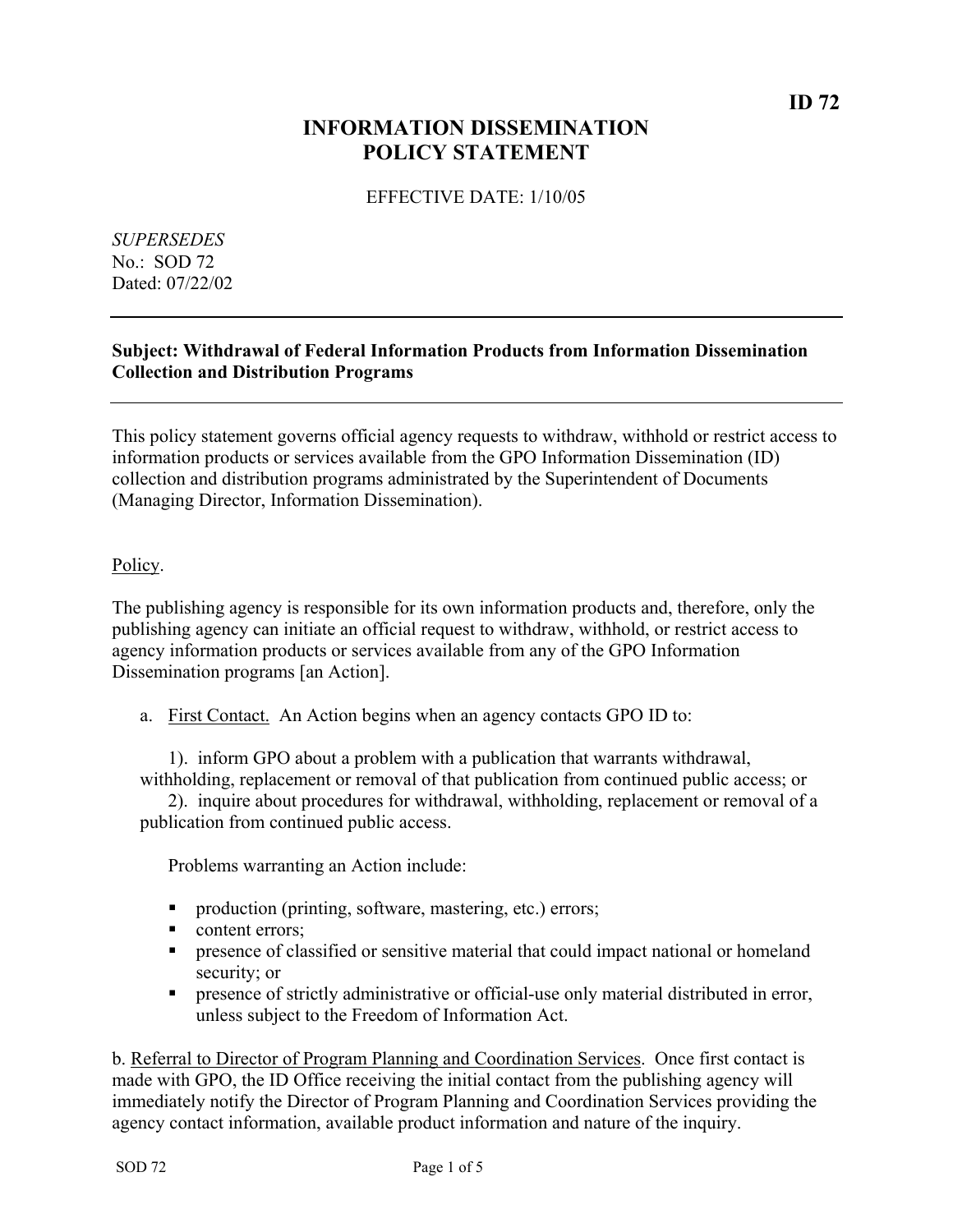c. Initial Research. The Director of Program Planning and Coordination Services will request research to fully identify the information product and verify that GPO ID programs distributed the item. Specifically, the research will include:

1). the bibliographic description of the information product ;

 2). the timeframe and nature of original receipt of the document by GPO including review of the original SF-1 or direct deal letter with official agency identifier and distribution instructions which may be useful in the event of a recall;

 3). the dissemination actions undertaken by GPO (formats in which distributed and to whom, quantities, etc.);

 4). the options available to withdraw, withhold, or restrict access to the information product including anticipated costs, if any; and

 5). If circumstances warrant, consultation with the Office of the General Counsel to ascertain the legality of the action.

d. Confirmation and Verification. Once the initial research has been completed, the Director of Program Planning and Coordination Services will contact the publishing agency to:

1). confirm the initial request;

2). share additional information obtained through the research;

3). advise the agency about GPO policy for such actions to include agency

responsibilities associated with removing and returning items to stock and refunds to customers, if applicable;

4). discuss alternative actions;

5). assess alternatives,

6). determine agency intent to pursue an Action and,

7). if the agency intends to proceed, request any missing documentation necessary to make the request complete and official.

e. Intent to Withdraw, Withhold or Restrict Access by a Publishing Agency. If after confirmation and verification, the publishing agency remains steadfast in its desire to initiate An Action, the Director of Program Planning and Coordination Services will notify the Superintendent of Documents. This notification will include a recommendation for acceptance or rejection of the intended request, justification of and means to accomplish the action, if recommended. The recommendation should include cost estimates and an evaluation of other anticipated consequences, if applicable. In addition, the recommendation will never request destruction of the information product, but request its return to GPO or the publishing agency, with or without audit.

f. Superintendent of Documents. Prior to issuing an official directive for an Action, the Superintendent of Documents will:

1). contact the authorizing official of the publishing agency requesting an Action to discuss the reason for the Action and its potential impact.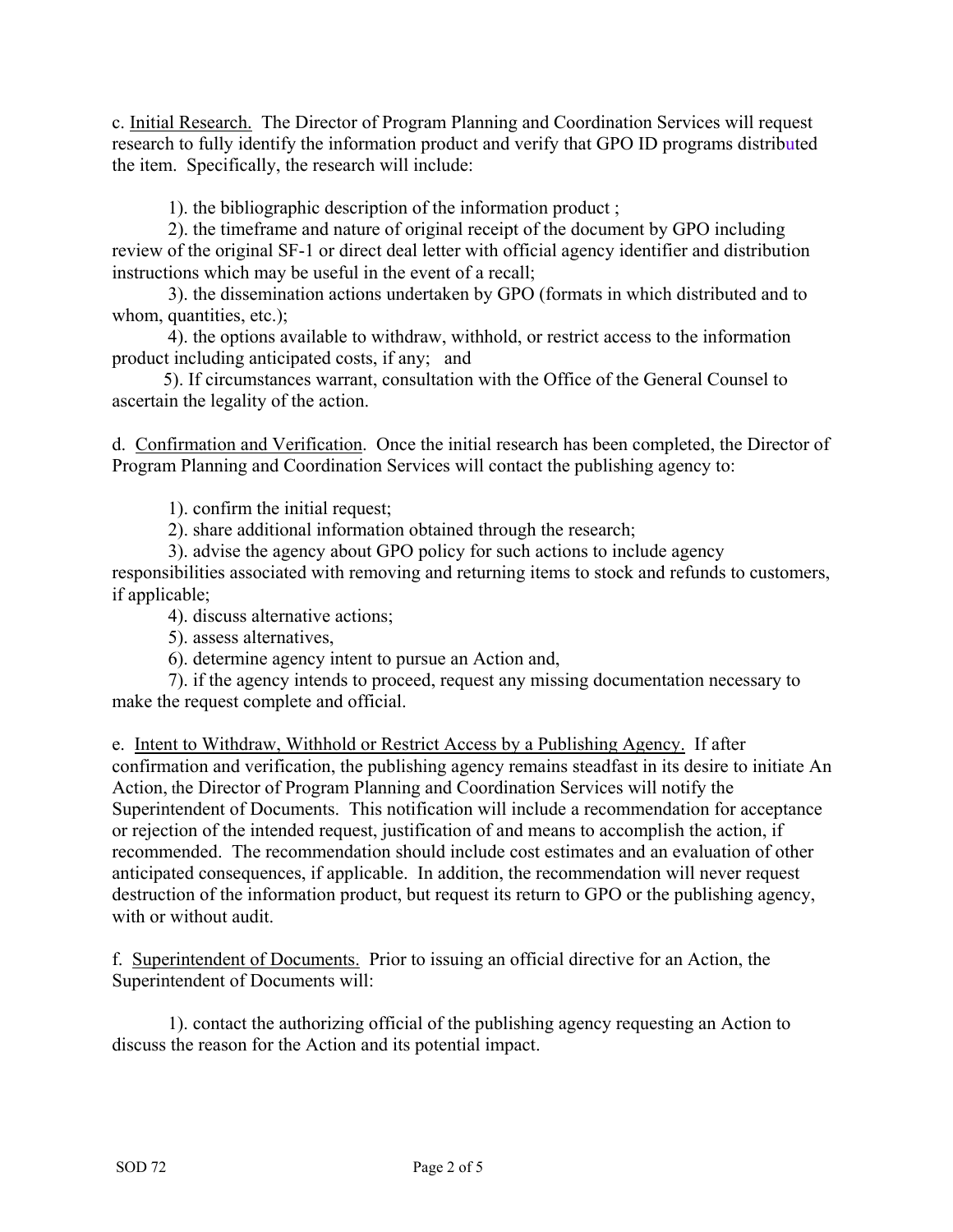2). Determine, jointly with the publishing agency, the most appropriate course of action to be taken. This may include:

- a. destruction of stock held by GPO;
- b return of stock held by GPO to the publishing agency;
- c. temporarily holding stock held by GPO pending official decision;
- d. removal from the current sales program;.

e. recall from depository libraries or sales program customers by return to GPO, or the publishing agency with or without an audit to ensure compliance;

- e. for past sales of the information product, GPO will provide a listing of those customers who purchased the product so the publishing agency can make the determination if recall needs to be pursued further,
- f. removal of online access.

3). Explain alternative actions the publishing agency may pursue in lieu of withdrawal. If the publishing agency suspects a potential problem, but does not yet have final decision regarding the withdrawal, it may request an information product that has not yet been disseminated "be held" for a limited period of time until a final determination is made.

4). Explain the costs, if any, to the publishing agency when an action is taken. Costs may include one or more of the following:

a. reimbursement of GPO's initial production and dissemination costs and the value of the inventory, if any;

b. reimbursement of GPO's production and dissemination of replacement items ;

c. expenses for issuing a recall and auditing copies returned by depository libraries or purchasers; and

d. expenses for refunding the purchase price to Sales program customers.

5). Determine jointly the content and nature of an announcement, including specific instructions, to the Federal depository Libraries.

6). Explain the notification of professional library associations to garner support for the action.

7). Obtain final agency decision and request an official agency notification in written format, with the signature of the agency head or designated senior management official, requesting the Action.

g. Official Request. The official request from the publishing agency must be made in writing to the Superintendent of Documents. It may be submitted by fax to expedite receipt and initiation of Action, but the signed original document should be delivered. The official request must include the following:

1). Detailed bibliographic information to identify the information product;

2). Reason for the Action;

3). Description of the desired actions to be taken;

4). Desired effective date for the Action;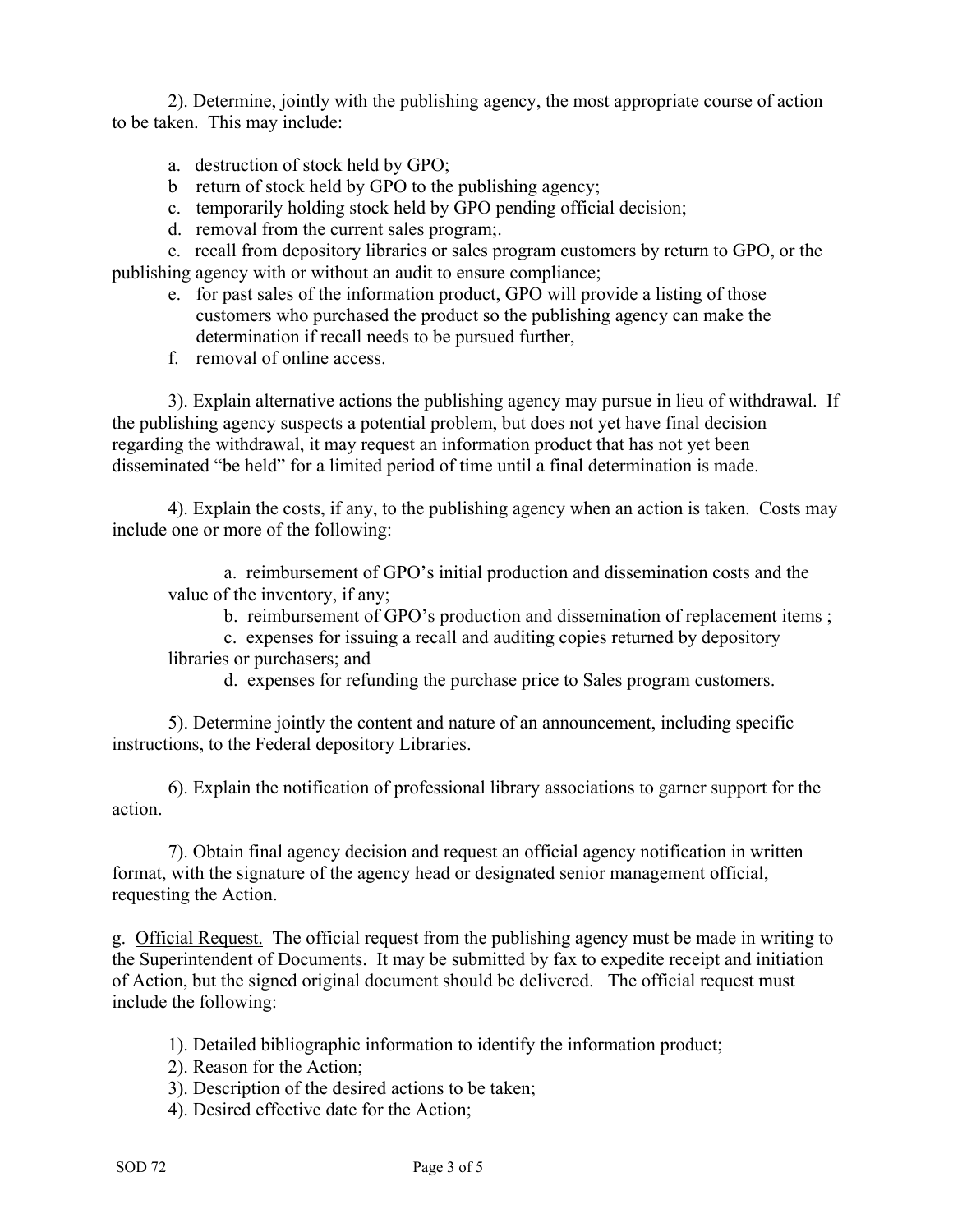5). Signed statement from the publishing agency head, or authorized designee providing the authority for the action, responsibility for and acceptance of costs, if any for the Action; and

6). Contact information (phone, fax, and e-mail) for the agency official authorized to approve the Action.

h. Official Communications. The Superintendent of Documents will ensure that appropriate official communications are prepared for and provided to the following entities:

1). The publishing agency will receive written confirmation of the action(s) being taken by GPO ID and statement of the agreement concerning the costs associated with the action, if any.

2). The Information Dissemination Service Directors, the Director of Program Support, the Public Printer, the Chief of Staff, and the Offices of Congressional and Public Affairs will be notified in writing of the actions to be undertaken in response to the official request. If appropriate, the Office of Public Affairs will work with the public affairs office of the publishing agency to coordinate responses to press inquiries. The Office of Congressional Affairs will provide advance notice to the appropriate Congressional committees and, if appropriate coordinate with the Congressional affairs office of the publishing agency to coordinate responses to Congressional inquiries.

3). Depending upon the content of the publications, local representatives of some or all of the major library associations (American Library Association, American Association of Law Libraries, Association of Research Libraries, Special Libraries Association, and Medical Libraries Association) will also be notified in order to assure support for the actions taken to the maximum extent possible.

4). Depository Library Council members will also be given advance notice.

5). Depository libraries and sales program customers will receive official recall notices or other appropriate instructions notices about the Action.

i. Final Review and Consultation. When written communications are finalized, the Superintendent of Documents will:

1). Review all communications and consult one more time with the publishing agency to ensure complete understanding of the actions, responsibilities for and possible ramifications of the Action;

2). Ensure that Federal Depository Libraries understand that information products disseminated through the FDLP are federal property, and therefore, subject to recall by the federal government. As such, depository libraries are required to comply with the withdrawal request. Failure to comply is a breach of the partnership between GPO and Federal depository libraries and will be subject to review and appropriate action.

j. Implementation and Record of Actions. Implementation of the Action is the responsibility of the Director, Library and Customer Relations Service who will coordinate actions to be taken by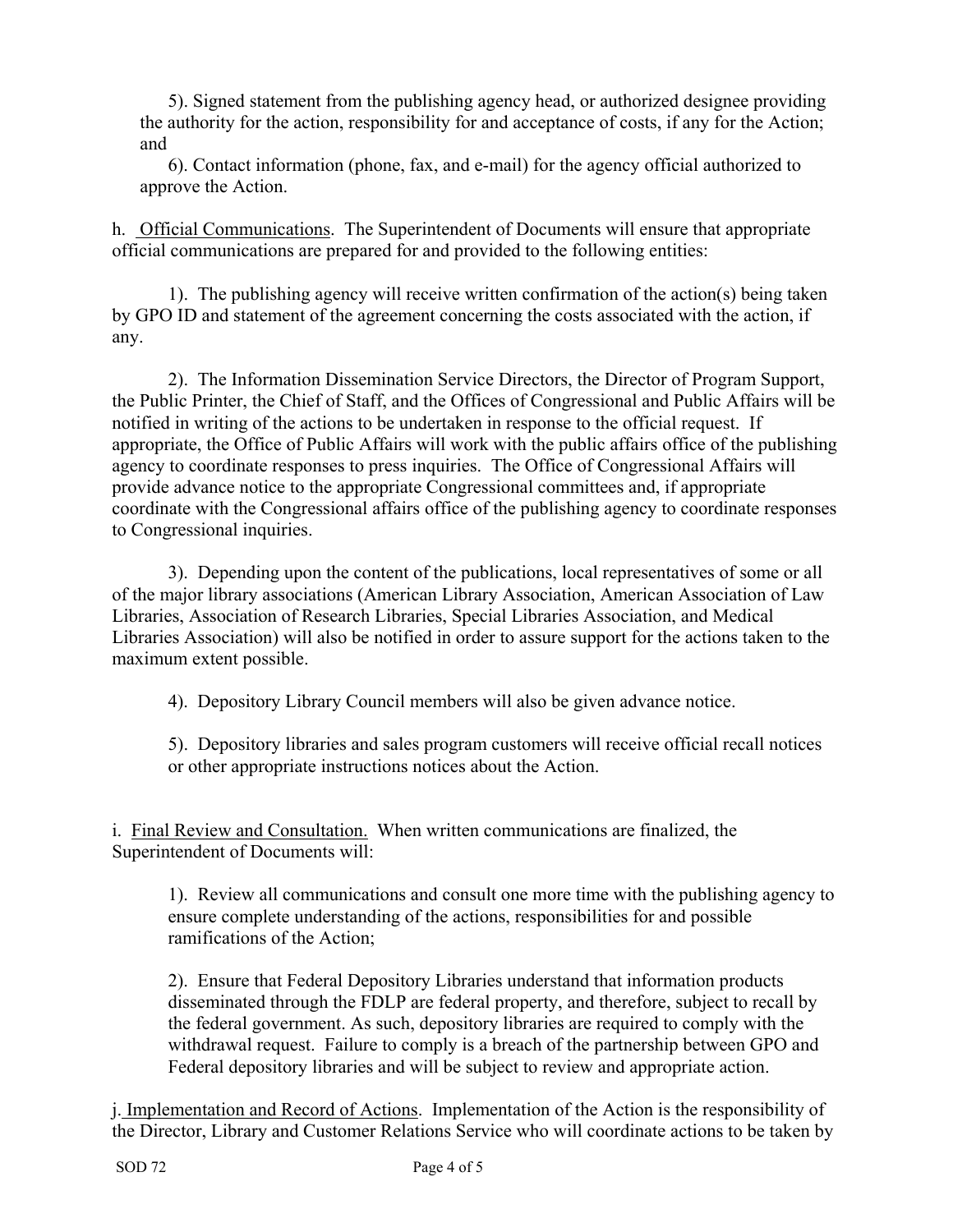the ID organization to withdraw the product from collections or distribution services. It is the responsibility of the Director of Program Planning and Coordination Services to collect and maintain all written records, forms, and other information associated with an Action. The Director, Library and Customer Relations Service ensures:

 1). Copies of withdrawn tangible items are transferred to the National Collection of U. S. Government Publications and/or an equivalent collection of the National Archives and Records Administration to be held without public access until such time as the restriction is lifted. If (when) the restriction is lifted, the content will be returned to public access through the appropriate Information Dissemination collections or distribution programs.

2). Copies of electronic files withdrawn from *GPO Access* or the GPO electronic archive are maintained in the National Collection of U. S. Government Publications and/or an equivalent collection of the National Archives and Records Administration to be held without public access until such time as the restriction is lifted. If (when) the restriction is lifted, the content is returned to public access through the appropriate Information Dissemination collections or distribution programs.

3). Information products withdrawn because of printing or content errors are replaced as expeditiously as possible and the official notification to Federal depository libraries includes an explanation of when and how the items will be replaced.

4). Compilation of a written report on the action is provided to the Director, Program Planning and Coordination Services.

This policy pertains to all U.S. Government information products and services subject to the jurisdiction of the Superintendent of Documents. However, the following limitations apply.

 1). Under the Sales Program, products sold are no longer the property of the federal government and not subject to the same provisions. However, in cases of national security, GPO will work with publishing agencies to determine what actions, if any, may be feasible.

 2). Products disseminated through the International Exchange Service (IES) are distributed under international treaty. In such cases, ID will consult with the appropriate officials of the Library of Congress to jointly determine what actions, if any, may be feasible.

 3). Emergency situations involving an information product impacting national security may arise. Such situations will be handled with the utmost expediency as determined by the Superintendent of Documents.

### Application.

This policy applies to all appropriate elements of Information Dissemination, as detailed in the referenced Office Procedure. The Superintendent of Documents must authorize any exceptions to this policy.

### Reference.